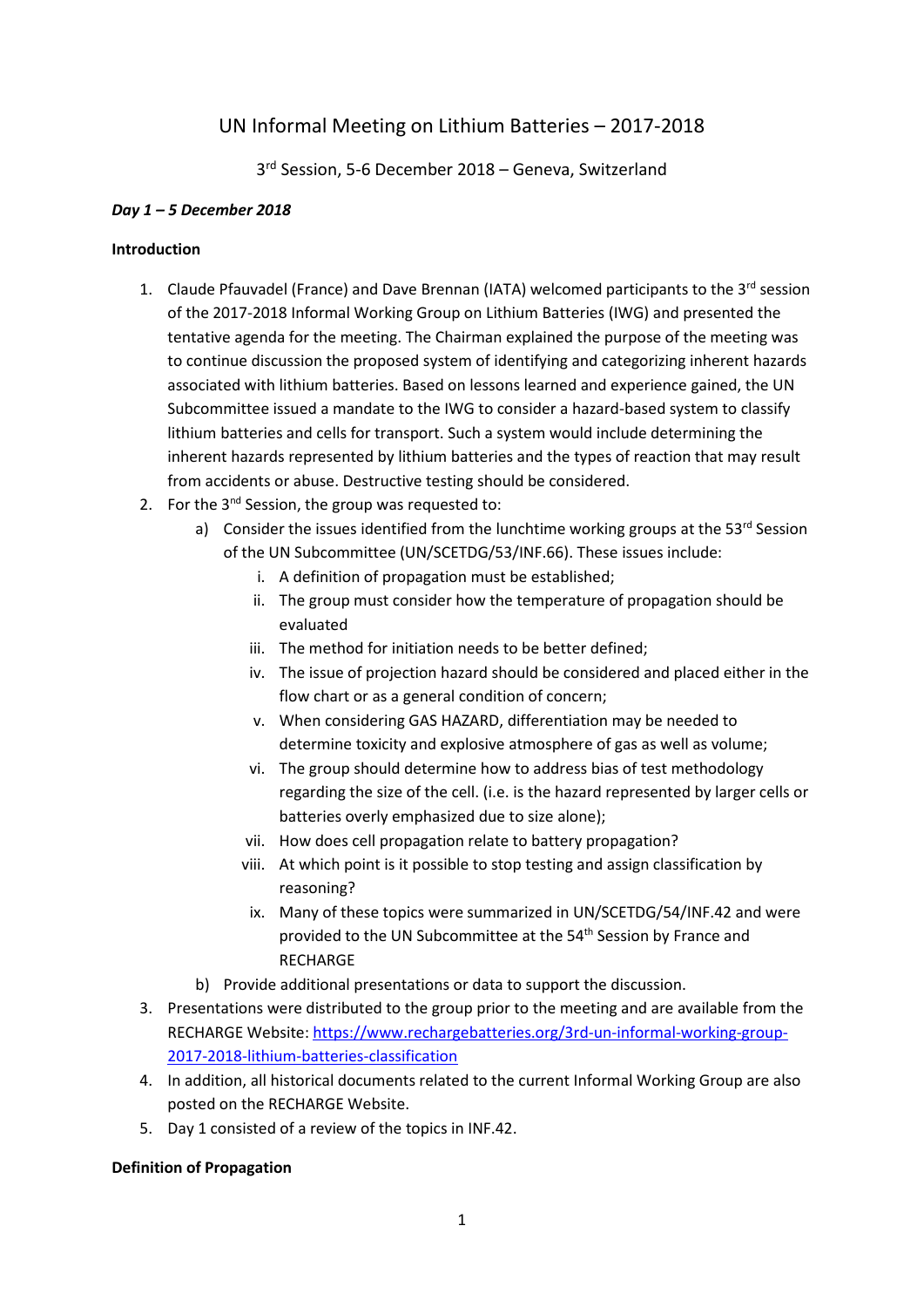- 6. The definition of propagation was reviewed in **INF.42**, Annex 1:
	- a) Propagation Transfer of heat energy from a cell experiencing thermal runaway that results in thermal runaway in one or more adjacent cells or batteries.
	- b) The criteria for propagation is defined in INF.42, Annex 2 as:
		- i. The witness cell vents, leaks or goes into thermal runaway;
		- ii. the temperature of the witness cell increases abruptly;
		- iii. the temperature of the witness cell is higher than 170  $\degree$ C.
	- c) Other definitions critical to the discussion:
		- i.  $T_{ignition}$  the temperature (°C) at which the temperature of the cell starts to increase faster than the temperature set by the thermal pad.
		- ii. Thermal Runaway Uncontrolled increase in the temperature of a cell or battery driven by exothermic process.
- 7. Some participants questioned whether leaks or vents should be considered propagation. It was argued that the concern regarding propagation is that adjacent cells would enter into thermal runaway. Vents and leaks that do not lead to thermal runaway in adjacent cells may not be critical. The tests proposed in INF.42, Annex 2 demonstrate a potential test example. The test involves three (3) cells (Trigger cell, transfer cell, witness cell) where the result of the witness cell is monitored. Vents and leaks are normal safety conditions to prevent overpressurization. Often, mass loss is expected. If leaking and venting is considered a failure of the propagation test, cell designers may design cells to not vent until higher temperatures are reached. *The group agreed that leaks and vents that do not lead directly to a propagation of the witness cell should not be considered an indicator of propagation. Gas generation is considered separately from propagation. Therefore, leaks and vents should not be mentioned in the criteria for propagation.*
- 8. In reviewing the other criteria for propagation, it was noted that an abrupt increase in temperature of the witness cell may not necessarily lead to a thermal runaway. To the contrary, an abrupt temperature change may not be large enough to lead to an unsafe condition. Further, the normal failure temperature may be battery-chemistry dependent. As a result, it might make more sense to include language such as "the temperature of the witness cell increases to within 10% of the normal failure temperature of the cell based on chemistry". Others felt that it is more critical to monitor temperature increases from internal processes. However, these measurements are difficult to monitor and may not be consistently reproducible from lab to lab. The intention of the test is to create a controlled environment where the heat introduced to the system within the "box" is strictly measured, the trigger cell is taken to thermal runaway, and then the reaction of the witness cell is monitored. It is assumed more than 3 cells in the box would create a heat sink and equilibrate the temperature across all the cells instead of applying a worst-case condition to the witness cell.
- 9. It was suggested that the  $T_{ignition}$  condition could be applied as a condition to the witness cell as well. If the temperature of the witness cell increases faster than the temperature being introduced to the test, this could be considered a condition of failure.
- 10. The Chairman reminded the IWG the intention of the testing scheme is to review the inherent hazards associated with lithium batteries and develop a testing scheme to enable categorization of overall hazard risk.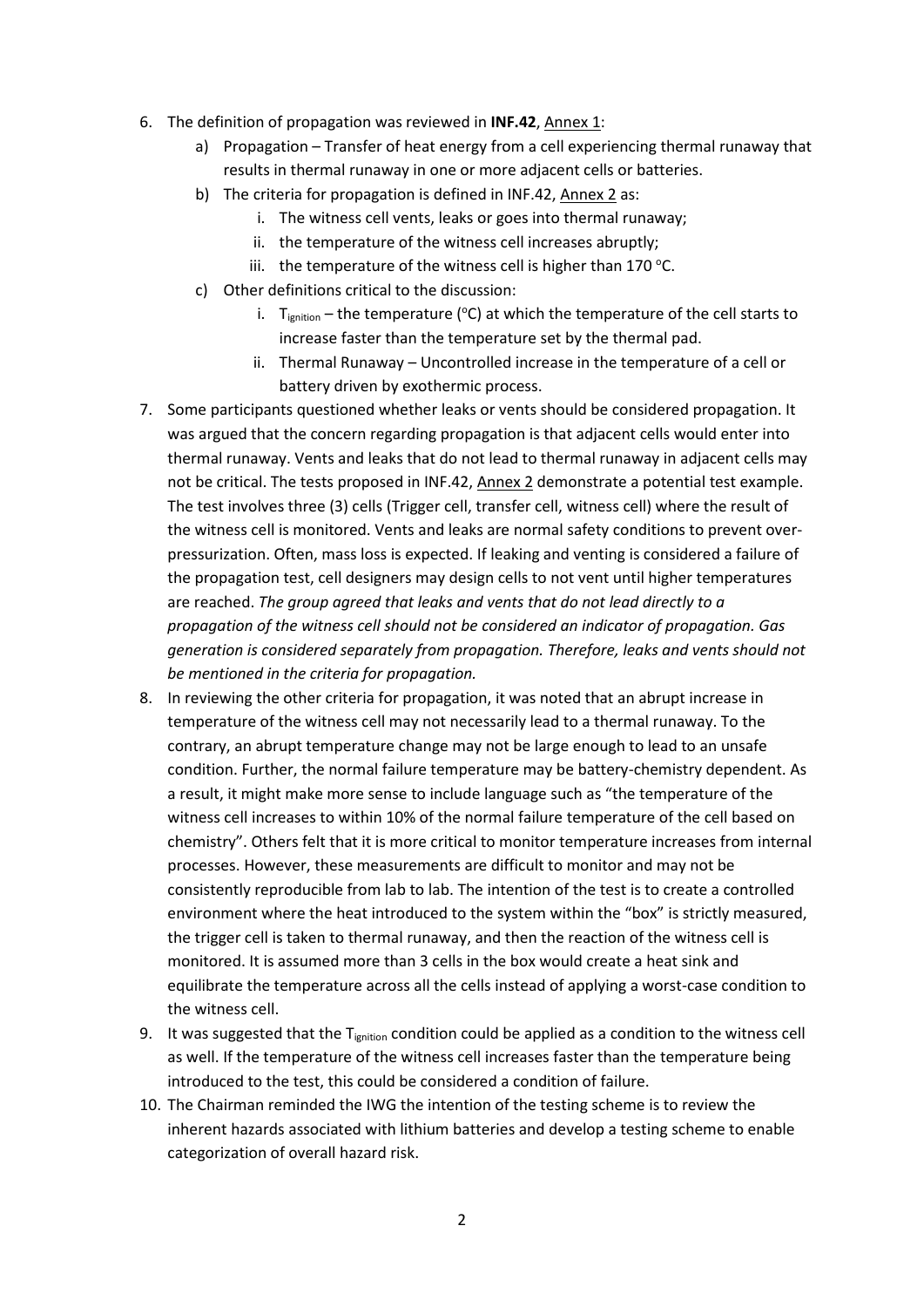- 11. Concerns were voiced that the test presented would be very difficult to reproduce as some interaction with the environment is inevitable, and it is difficult to understand how the transfer cell will affect the system. For this reason, some questioned whether a "screening" test could be conducted first to determine if the cell/battery design is capable of creating a dangerous evolution of heat. The Chairman explained the test system proposed measures multiple conditions and hazards, and propagation is only one of the many hazards being assessed. Other hazards include fire, gas production, and maximum temperature reached. But identification of initial test parameters is critical. At least 3 cells are required to conduct the test. The trigger cell would be heated. The transfer cell may receive heat from the heater used to initiate the trigger cell. Therefore, the transfer cell is needed to isolate energy from the heater to the witness cell. The witness cell is then monitored for reaction.
- 12. The US FAA Testing Lab shared data they have collected related to similar efforts:
	- a) Report DOT/FAA/TC-16/37 titled: Summary of FAA Studies Related to the Hazards Produced by Lithium Cells in Thermal Runaway in Aircraft Cargo Compartments, (July 2016), is a compilation of test data and results from projects conducted by the Fire Safety branch over the past 15 years. <https://www.fire.tc.faa.gov/pdf/TC-16-37.pdf>
	- b) Report DOT/FAA/TC-16/17 titled: Fire Hazard Analysis for Various Lithium Batteries, (March 2017), is a report of fire test conducted on lithium ion cells (pouch, cylindrical) and lithium metal cells (cylindrical) of various cathode chemistries and sizes to evaluate their failure effects. <https://www.fire.tc.faa.gov/pdf/TC-16-17.pdf>
	- c) Technical Note DOT/FAA/TC-TN16/22 titled: Energy Release by Rechargeable Lithium-Ion Batteries in Thermal Runaway (April 2016), and its publication: Richard E. Lyon, Richard N. Walters. "Energetics of lithium ion battery failure." Journal of Hazardous Materials 318 (2016) 164-172. It is on the energy released by failure of rechargeable 18650 cylindrical lithium ion cells/batteries measured in a bomb calorimeter for four different commercial cathode chemistries over the full range of charge using a method developed for this purpose. <https://www.fire.tc.faa.gov/pdf/TC-TN16-22.pdf>
	- d) <http://www.sciencedirect.com/science/article/pii/S0304389416306008>

### **Philosophy of Lithium Battery Classification**

- 13. The Chairman provided the IWG summary of previous discussions and conclusions. As a basis, the diagram in INF.42, paragraph 5 provides the visual logic of the categorization of cells based on criteria that is measured from tests. Thus, the result of the test is data, but the data itself does not mean the cell is or is not safe. It means that the data would then need to be compared to the criteria to determine the nature of the hazard, similar to how explosives are classified, and then the level of packaging can also be determined. The goal of the IWG is therefore to produce a classification scheme and testing methodology that can be presented and adopted by the Subcommittee.
- 14. Several participants felt that additional granularity was needed for flammable and toxic gas production and hazard. But as this data is difficult to collect and limited data is currently available, it is challenging to be more prescriptive at this time*. It was noted that data on lithium metal batteries has been sparse but is now being collected and can be shared with this group in the future.*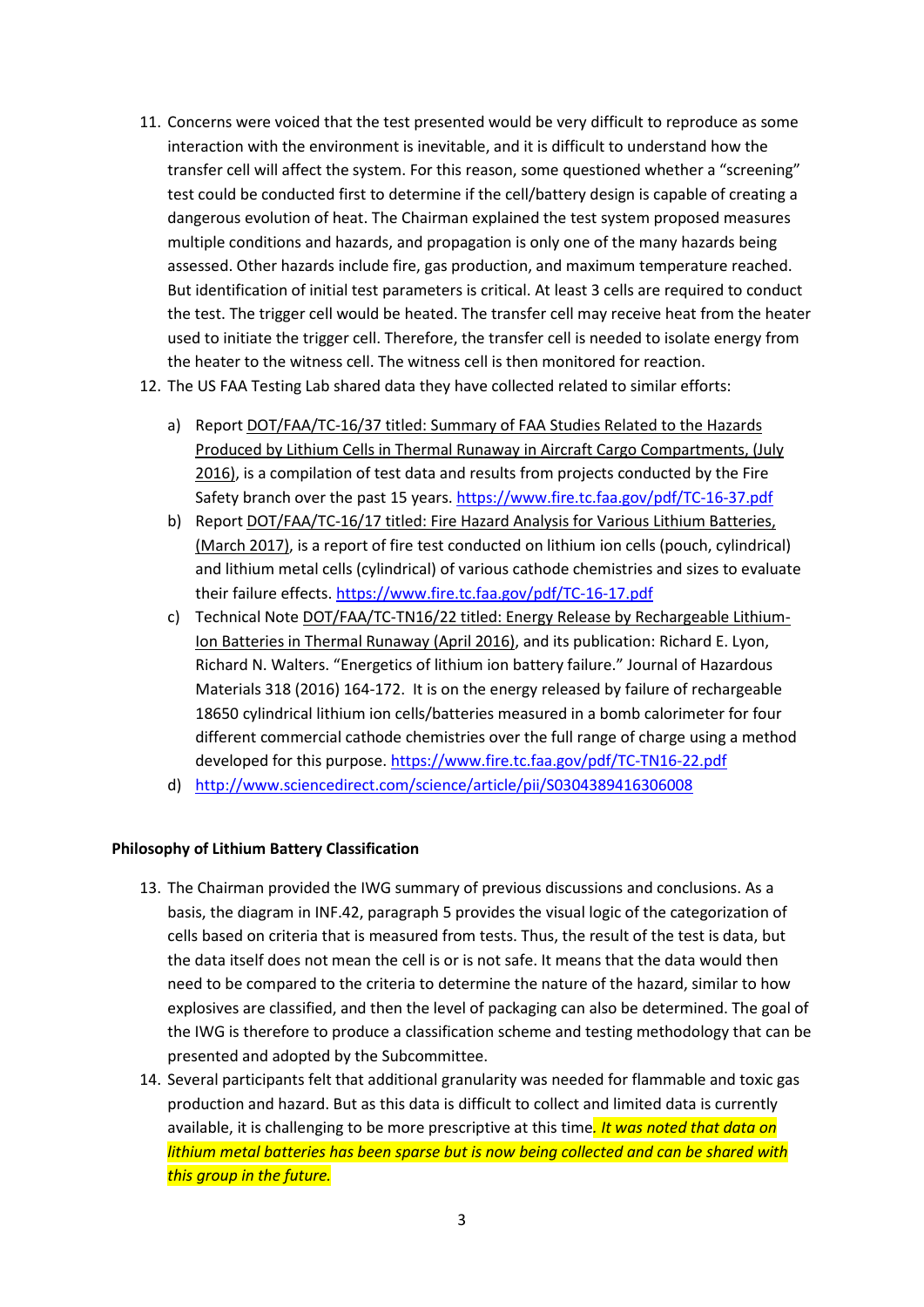- 15. It was emphasized that additional data is still necessary to refine the flow chart and logic in INF.42, paragraph 5, and that the effort for the IWG meeting should be directed to confirming the logic of the flow chart, and then to consider the level of acceptability of hazards (propagation, fire hazard, gas production, and maximum temperature reached).
- 16. The IWG discussed whether explosion or smoke production should be considered. Projection hazards from the cell are critical if they damage other cells or create additional hazards. But explosion as a criterion is a product of gas production and should be covered under the Gas Hazard criteria. The inherent bias of certain tests to cell size must also be considered. Certain concepts, such as heat production can be dependent on cell size. The larger the cell, the more heat that can be released. Thus, the measurements for these data points could be given in rates (e.g. heat released/mass \* time). However, the concern may simply be the total amount of heat released over a given time period. The heat release rate may be size independent. The group was divided on whether the heat release rate was relevant except in terms of the propagation rate. RECHARGE shared their previously collected data that shows while the total heat released is increased with battery size, their data shows that the max rate of heat release is not size dependent. Larger batteries take longer for cells to propagate within the battery. It was noted that the concept of heat release rate will be different for cells and for batteries. For example, the heat release rate from a cell is independent of adjacent cells. But in a battery, the heat release rate may lead to an increase in the propagation within the battery between cells.
- 17. The Chairman pointed out that the origin of this effort was based on testing from Ineris that compared the result of fires involving lithium batteries and non-dangerous goods. In these tests, the propagation of a fire involving aerosols and even plastic packaging was faster than the propagation of lithium ion batteries in packaging. The IWG is therefore attempting to properly determine intrinsic hazards of lithium cells and batteries. The original documents are listed below:
	- a) [http://www.unece.org/fileadmin/DAM/trans/doc/2016/dgac10c3/UN-SCETDG-50-](http://www.unece.org/fileadmin/DAM/trans/doc/2016/dgac10c3/UN-SCETDG-50-INF31e.pdf) [INF31e.pdf](http://www.unece.org/fileadmin/DAM/trans/doc/2016/dgac10c3/UN-SCETDG-50-INF31e.pdf)
	- b) [http://www.unece.org/fileadmin/DAM/trans/doc/2016/dgac10c3/UN-SCETDG-50-](http://www.unece.org/fileadmin/DAM/trans/doc/2016/dgac10c3/UN-SCETDG-50-INF31-Add.1e.pdf) [INF31-Add.1e.pdf](http://www.unece.org/fileadmin/DAM/trans/doc/2016/dgac10c3/UN-SCETDG-50-INF31-Add.1e.pdf)
	- c) [http://www.unece.org/fileadmin/DAM/trans/doc/2016/dgac10c3/UN-SCETDG-50-](http://www.unece.org/fileadmin/DAM/trans/doc/2016/dgac10c3/UN-SCETDG-50-INF31-Add.2e.pdf) [INF31-Add.2e.pdf](http://www.unece.org/fileadmin/DAM/trans/doc/2016/dgac10c3/UN-SCETDG-50-INF31-Add.2e.pdf)
- 18. The IWG agreed that the classification system being discussed is independent of mode or packaging. It was discussed that this concept may have applicability outside of transport, such as in storage or usage. But the concept must be developed first.
- 19. The origin of the propagation rate was in relation to cells that are then placed into a battery. A cell that propagates faster is likely to lead to a more aggressive propagation within a battery. Given several questions regarding the goal of the group, the flow chart and criteria were further discussed, and the group conceded that categorization has not been fully developed. In consideration of propagation rate, the IWG were divided on whether the rate was relevant or needed for granularity. Some participants felt the speed of reaction was needed to determine the voracity of a reaction. Others commented on the difficulties with measuring the rate or determining the criteria.
	- *a) Why was 10 min chosen? It was estimated that above 10 min, the rate of propagation may not be fast enough to cause a major concern.*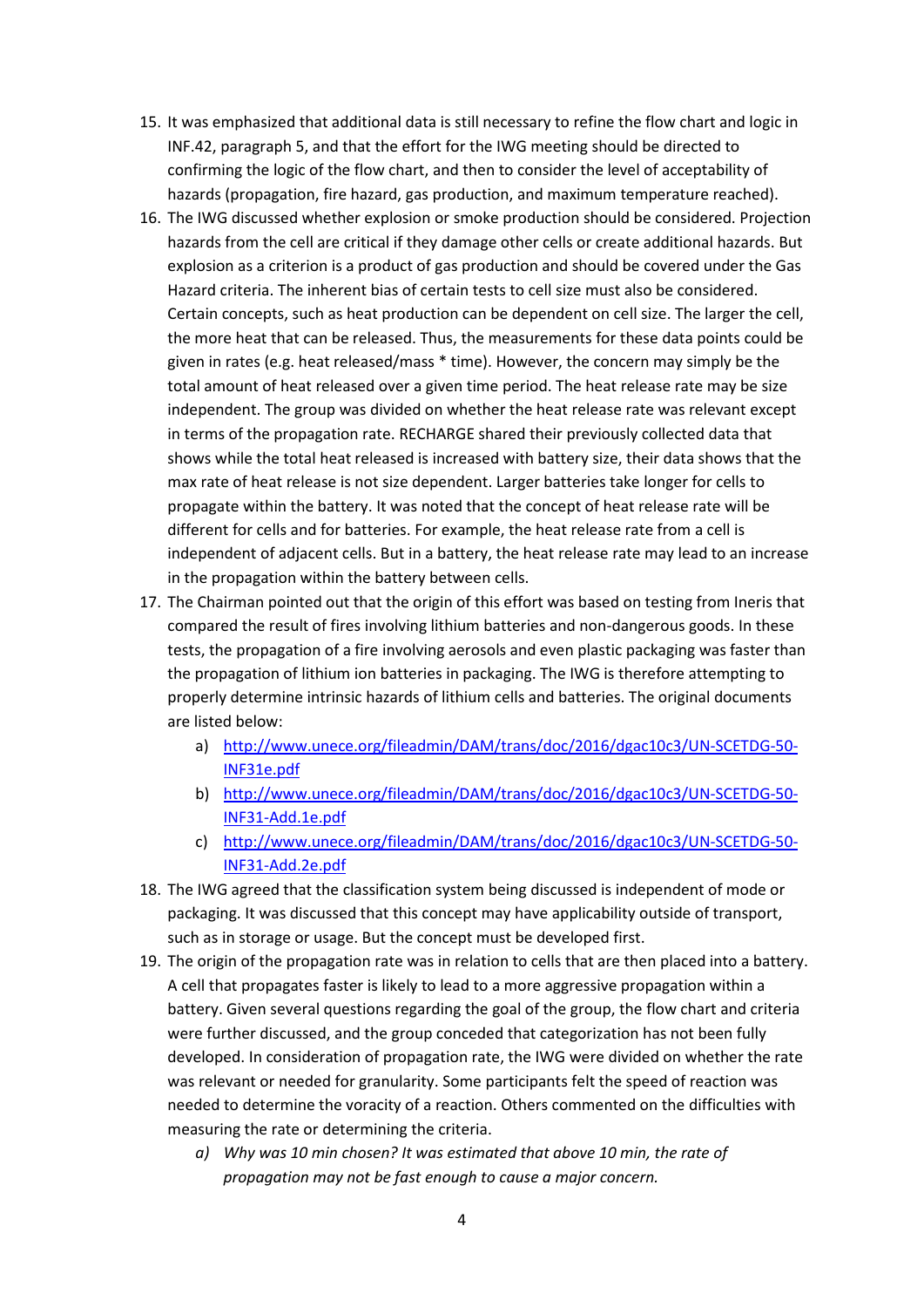- *b) What would be the impact to classification?*
- 20. It was suggested and the IWG agreed that if a classifier did not want to test, then the worstcase or highest risk category could be applied.
- 21. Some participants questioned the need in the test to place the cells side-by-side. It was explained that this scenario is designed to be a worst-case test to measure the inherent hazards of the cell. While the hazard can be reduced or eliminated through packaging, the mandate from the Subcommittee is to identify a system independent of packaging or packing methods. *The IWG agreed to keep the idea of propagation speed, but it would be verified further with data and examples review further to determine if it is needed.*
- 22. Some delegations questioned what the dashed boxes in the flow chart signified. The dashed boxes are assumed to be represented by the previous hazard and is included in the worstcase condition. For example, if a cell propagates and a fire results, then a gas hazard and high temperatures are assumed to exist. Therefore, there is no reason to further define.

#### **Discussion of High Temperature Hazard**

- 23. The value of 170 °C is identified as the auto-ignition temperature of paper. Therefore, if the heat produced by a cell exceeds this value, it creates a condition that could lead to a reaction outside the cell. This value is already referenced in 38.3.4. A high temperature hazard is represented when the difference between the maximum temperature and the initiation temperature is more than  $150$  °C. It is measured on the Trigger Cell because the Transfer and Witness cell would not have reacted. If a cell propagates or fire results, the high temperature hazard is assumed to exist without considering maximum temperature. It was acknowledged the location of the thermocouple on the abused cell has an impact on the test result, and that location may need to be dependent on cell size and shape.
- 24. The Chairman asked whether an additional bonfire or extreme test would be required to provide a "fully safe" battery that represents no risk? The IWG discussed that the currently proposed test includes a heating of the cell to 200  $^{\circ}$ C for 1 hour and whether this already covers such a condition. It was explained that the 1 hour was chosen to allow for a homogenous distribution of heat in the cell, and that longer periods would lead to unintended heat in the system. Participants noted that the 1-hour requirement is already very difficult.
- 25. *The IWG also discussed the possibility that if all effects of the testing were contained within the package, that a full exception could be provided. The IWG was invited to submit suggestions or ideas in this area.*

### **Discussion of Gas Hazard**

26. The IWG discussed the difficulties of measuring gas hazard, particularly distinguishing between flammable, non-flammable, and toxic gases, and whether opacity is a consideration. Some participants argued that flammability should be based on concentration rather than volume. However, others note that if we were reviewing the inherent concentrations of the gas, then the concentration was valid. But in this case, we are reviewing the inherent risks of the article (the cell). Therefore, the production and volume provide enough data to qualify the level of gas hazard. The toxicity and flammability can be determined based on calculation of reactants, but actual measurement is very difficult.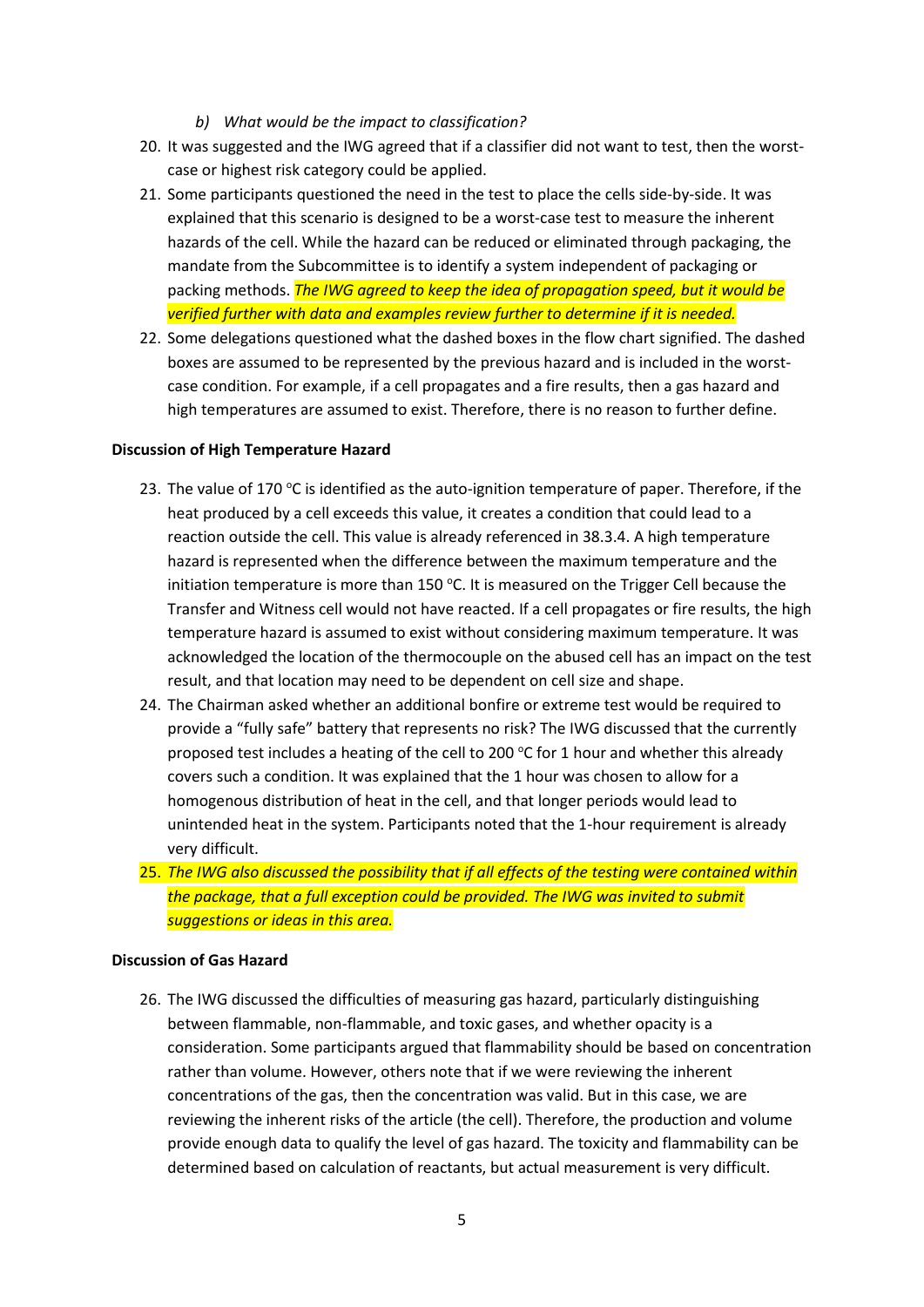Participants shared that state of charge and heating rate make a significant difference in gases released, volume produced, and concentration. Due to these variabilities, the test methods and result criteria are simplified to assume the gas is both flammable and toxic. In the case of fire in the cell, the gases emitted will combust. Although the gases will change, they are still assumed to be hazardous. Thus, the gas hazard is present. When no fire is present, it is assumed that much of the gas released (based on previous experience) is hydrogen. Thus, even if additional gases, like HF, are produced, the gas can be assumed to be flammable and toxic.

- 27. Some participants shared experience with venting of cells during testing. The volume of gas appears to be directly related to the size of the cell (volume of electrolyte). The generation of fire is near 100% with lithium metal cells but is very sporadic with lithium ion cells. For this reason, nitrogen is often used in the test vessel to eliminate the fire hazard for testing. There is no hazard when the quantity of gas is small. However, it is not simple to completely classify the gases. Thus, when larger quantities of gas are produced, we should indicate a gas hazard exists. Measuring the nature and quantity of each gas produced is not currently captured by the test. But if it was demonstrated that a certain cell/battery chemistry cannot produce a flammable gas, then it may be possible to consider that cell as safe. The group concluded that gases emitted may be flammable or non-flammable, but it was agreed that all gases emitted are likely toxic. This information could be useful when considering resulting atmospheres in cargo transport units or vehicles.
- 28. The IWG also questioned whether the condition of fire or no fire is necessary, or could it be replaced by determination of whether the gases emitted are flammable or not. This would simplify the flow chart and address inconsistent fires depending on concentration.
- 29. *The IWG was encouraged to provide comments as to whether the specific gases emitted could be measured, how to assess the gases, and determine whether it is necessary to differentiate between flammable and non-flammable gases.*

### **Discussion on Projection/Disassembly Hazard**

- 30. If disassembly of the Trigger cell occurs during initiation but before propagation, then it is impossible to determine propagation of the witness cell as the test is permanently interrupted. Some participants noted they currently interpret a cell that disassembles prior to thermal runaway as a cell that propagates. But it was noted that size and chemistry of the cell may impact the result. *The IWG was encouraged to provide additional testing results to confirm or refute whether all cells that disassemble would propagate if the reaction was contained.*
- 31. The Chairman suggested the initiation method may be a cause of the disassembly before propagation. This topic will be considered on Day 2.

#### **End of Day 1**

#### *Day 2 – 6 December 2018*

#### **Summary of IWG Mandate**

32. For the benefit of new participants to the group, the Chairman summarized the work completed to date and the structure of the discussion. The requirements in the UN Manual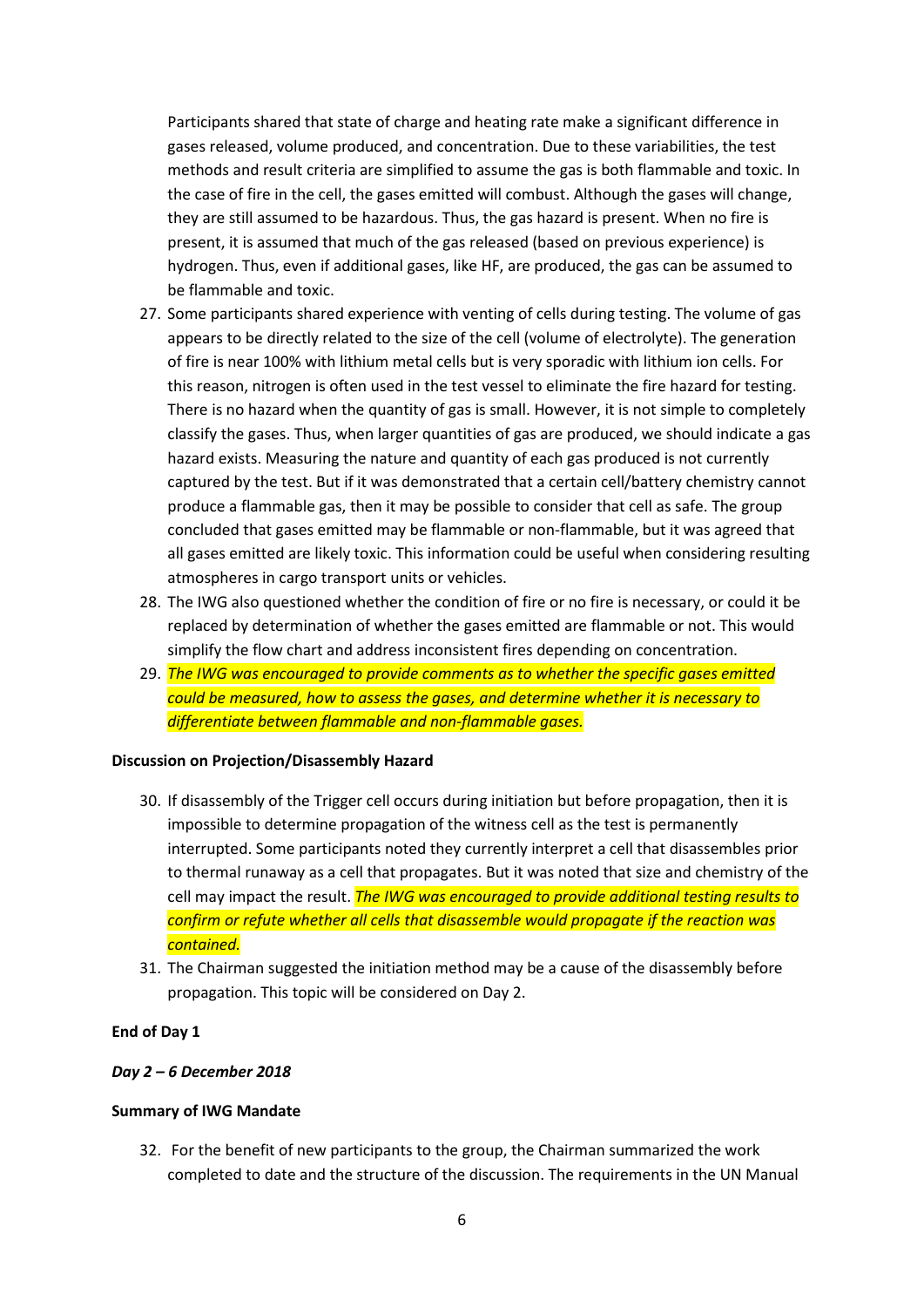of Tests and Criteria, Section 38.3 are identified as classification requirements for lithium batteries. However, these are really just tests that are intended to confirm that the batteries are capable of passing abuse conditions in transport. This system is not a pure classification system, but instead is a cell/battery performance requirement.

- 33. This system currently combines all lithium battery technologies in the same level of hazard. With other hazard classes, for example flammable liquids or corrosive materials, the level of hazard is defined by criteria that measures the relative hazard presented. Those systems result in packing group categories: PG I represents a high danger, PG II represents a medium danger, and PG III represents a low danger. Upon recognizing the current testing system did not adequately distinguish the level of hazard or even the inherent hazards lithium batteries may present, the UN Subcommittee requested the Informal Working Group on Lithium Batteries identify the inherent hazards posed by lithium batteries and develop a system to categorize the level of hazard posed.
- 34. The IWG initially met in Spring 2017 in Montreal to identify the inherent hazards posed and determine what data may be needed to progress the work.
- 35. In the Fall of IWG, a smaller group gathered to review testing data that was available for lithium batteries in order to sort the information and then present it to the IWG. In December 2017, the 2<sup>nd</sup> meeting of the IWG met in Geneva, Switzerland. At this session, data was reviewed, inherent hazards were identified and the list refined. It was determined that propagation was not a hazard, but it immediately led to the production of several hazards. Therefore, propagation was included in the testing scheme. The group also expanded the discussion to include a possible testing scheme, thought about how a single test or series of test could be used to collect relevant data, and indicated additional areas where data is needed.
- 36. The Chairman explained that the IWG continues the work that was initiated in 2017. But the goal is to provide a refined classification philosophy and testing scheme to determine the level of intrinsic hazards posed by lithium batteries. Packaging is not intended to be reviewed at this step as packaging would attempt to mitigate inherent hazards. While such mitigation is important and may provide safe transport conditions, these topics will only be addressed after the inherent hazards of cells and batteries are defined and categorized.
- 37. A chronological list of related documents and reports is included in Annex 1 to this report.
- 38. It was clarified that the IWG will address both cells and batteries. Initially, the concept of cell categorization is being reviewed. When batteries are considered, the process becomes increasingly more complicated, dealing with both completed batteries as well as component cells or batteries that may never be transported. Transport conditions for batteries contained in equipment would not be considered for classification but may eventually be considered for hazard mitigation and could lead to appropriate exceptions when the inherent hazards of the cells or batteries are reduced. Further, the IWG is not intending to define or limit the designs of cells or batteries, but instead to define categories of hazards and permit industry groups or standard organizations to modify cell or battery designs to mitigate identified hazards.
- 39. Participants discussed the fact that the new testing scheme is a complete revision of the current approach to lithium battery classification. It is recognized there will be an economic impact to industry, but this cost is balanced by an increased granularity to the hazards inherent to lithium batteries.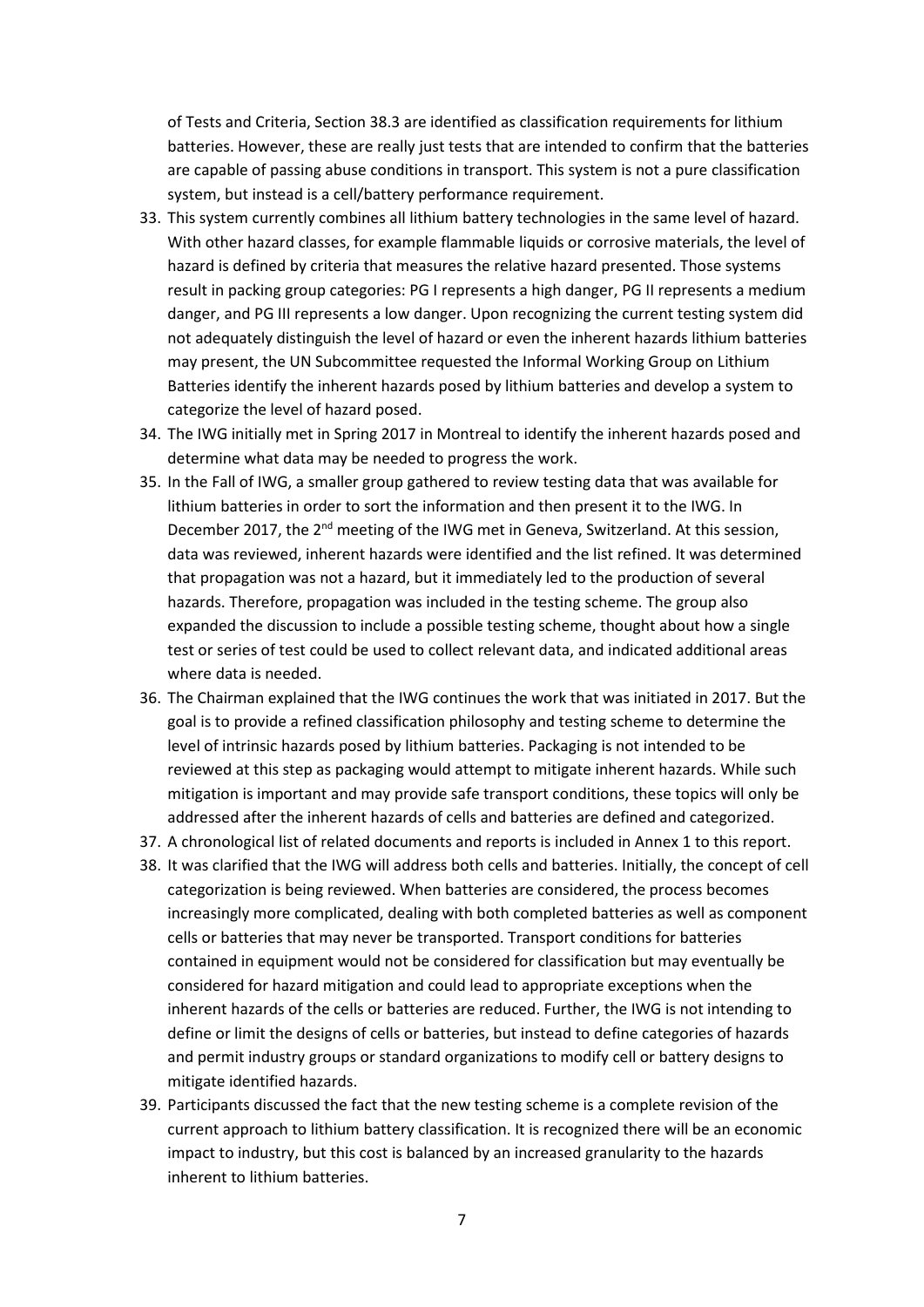40. The Subcommittee works on a biennial cycle. The Subcommittee just completed work on the  $21<sup>st</sup>$  Edition of the UN Model Regulations (or Recommendations). This document will be published in 2019 but will not be implemented by the modal bodies until 2021. Further, a large concept such as this system should not be presented at the last minute (December 2020) to the Subcommittee for adoption. The goal of the group could be to present information for consideration during the 2021-2022 UN biennial cycle, and adoption for the  $23<sup>rd</sup>$  Edition of the Model Regulations in 2023. Realistically, this would mean that the provisions may not be implemented into the modes until 2025. If agreement within the IWG can be reached more quickly, this would affect the dates estimated above.

## **Discussions on Initiation of thermal runaway in a cell**

- 41. The IWG discussed the challenges with initiating a cell and possible methods for reliably reproducing cell initiation. Several initiation methods are possible, but it may be that additional assessment is necessary to see if different methods affect the testing results.
	- a) RECHARGE discussed how the initiation applies to the currently proposed test scheme.
	- b) UL shared their experience with initiation during testing for the G-27 Standard development. They used both thick and thin heater tape but did not find any difference in test results between the two. Therefore, the preferred to use the thicker heater tape. The G-27 testing required temperatures to be held at 200  $^{\circ}$ C for 1 hour. The following conclusions were reached:
		- i. No difference in performance of thin or thick heater tape
		- ii. size of the heater tape did not matter but there were questions as to whether the larger tape heated adjacent cells.
		- iii. 7-8 °F heating rate was found to be optimal for heating the cells
	- c) NREL provided a brief presentation on their device that may be imbedded in a cell to initiate a thermal runaway. To trigger the short circuit, the cell is heated to 57 °C. Wax in the device melts and leads to an aluminum to copper connection that provides a very efficient short circuit between the anode and cathode.
		- i. It was noted that such batteries with the device installed would no longer meet the UN38.3 criteria. To move the cells, a competent authority approval with special packaging is used.
		- ii. The device is initiated by heating the cell or battery in an oven. Heater tape is not necessary.
	- d) CATL presented a method of initiation that includes an external heater placed between a cell and an end plate in the battery. An insulator is placed between the heater and the end plate to ensure heat produced is directed to the cell and not the casing of the battery. The heater is powered by the Trigger cell itself. So the testing can be considered a closed system.
		- i. Testing shows that more than 95% of the heat was transferred to the cell.
		- ii. No additional energy needs to be applied to the cell.
		- iii. Method is still under review and will be improved in the future.
		- iv. Energy from the cell is consumed. Thus, when active, the SOC of the cell is reduced.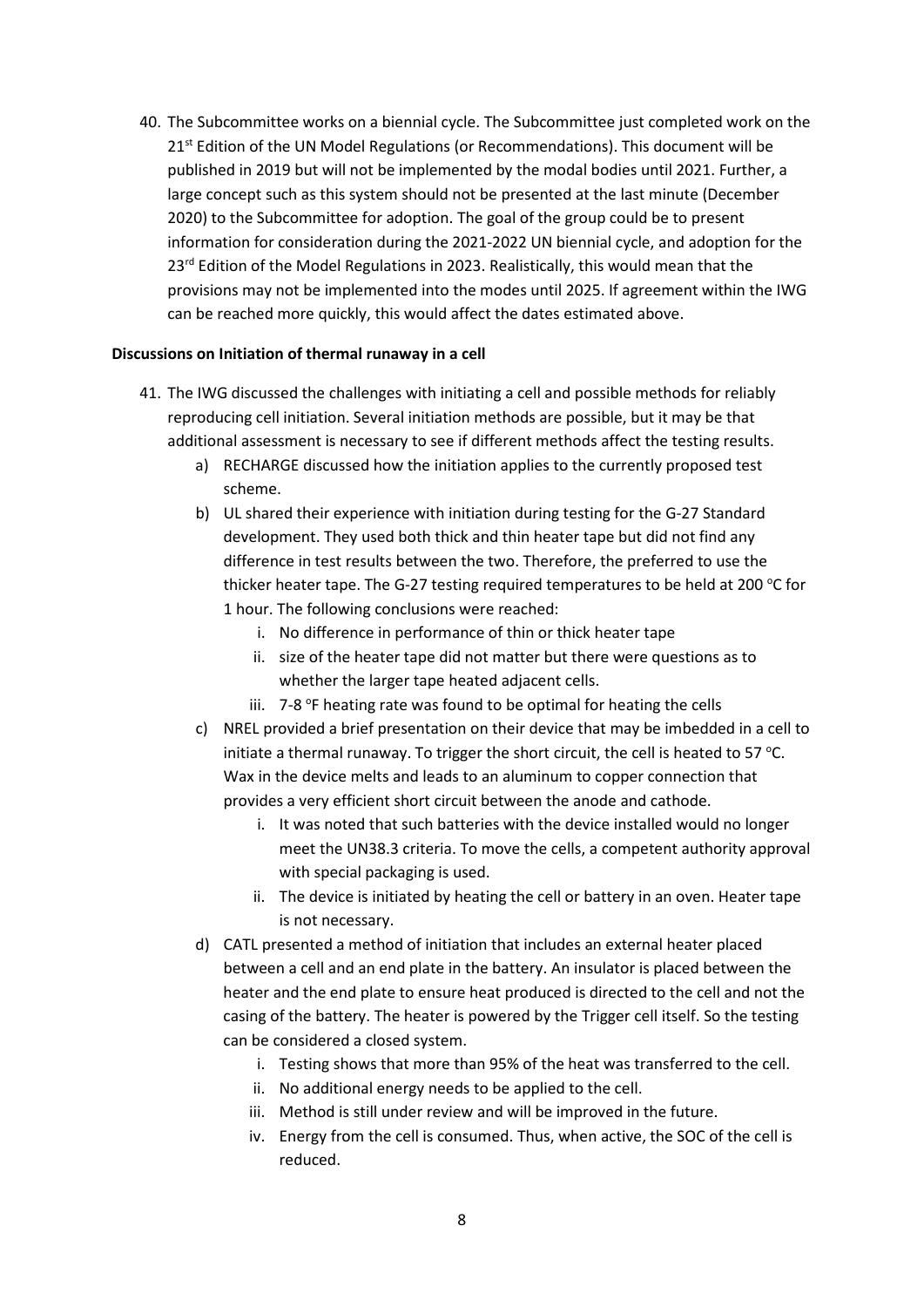- e) The UK pointed out the initiation step is essentially a pre-screening to determine if cells can be put into thermal runaway. Therefore, they proposed simply conducting a cell-heating test where the cell is heated first to 50 oC and then to 200 °C for up to
	- 1 hour. The temperature of the cell at thermal runaway could be measured.
		- i. Based on the thermal runaway temperature, categorization could be considered.
			- 1. Less than 50  $^{\circ}$ C could be Category 1.
			- 2. Between 50 and 200  $\degree$ C could be Category 2 or 3
			- 3. Cells that do not go into thermal runaway but vent or rupture could be Category 4
			- 4. Above 200 $\degree$ C could be Category 5.
		- ii. Categories A-C could then be tested for propagation.
		- iii. Category D could be subject to additional tests to determine whether thermal runaway is necessary
		- iv. Category E could then be classified as LITHIUM ION CELLS thermal critical temperature greater than 200 °C
		- v. This approach would be prior to a propagation test.
- f) Other methods include:
	- i. IEC 62133 well developed and includes initiation test but only 4 countries recognize and highly debated.
	- ii. Nickel particle valuable but also highly debated.
- 42. Several participants suggested revised terms in the tests to make it clear to everyone.
	- a) Abused cell renamed Trigger Cell
	- b) Intermediate cell renamed Transfer Cell
	- *c) [these minutes have been updated throughout to reflect this terminology change]*
- 43. Initiation methods must be designed to be reproducible and induce a thermal runaway in trigger cells.
	- a) How do we make sure the trigger battery reacts or fails safe?
	- b) How do we make sure that if the initiation of the trigger battery does not produce a different result?
- 44. It was suggested that manufacturers should be able to review available test methods for initiation and chose the most appropriate for their particular cell. The IWG agreed that alternate methods that are reliable and reproducible may be appropriate but should not be so specific that it prevents innovative ideas that can have the same result. The Model Regulations already include some similar language in a note in Packing Instruction P911 related to damaged defective batteries. But it was pointed out this language is very specific to damaged defective batteries and requires that packaging must be re-evaluated for each battery type. Thus, that language may be too limiting.

# **Initial Data Collection**

- 45. The US FAA proposed designing a system using 6 or more cells in a controlled environment, collecting data as presented in the CATL presentation. Different cell chemistries, design, and sizes could be tested. Such data that could be collected include:
	- a) temperature of initiation of trigger cell
	- b) max temperature of thermal runaway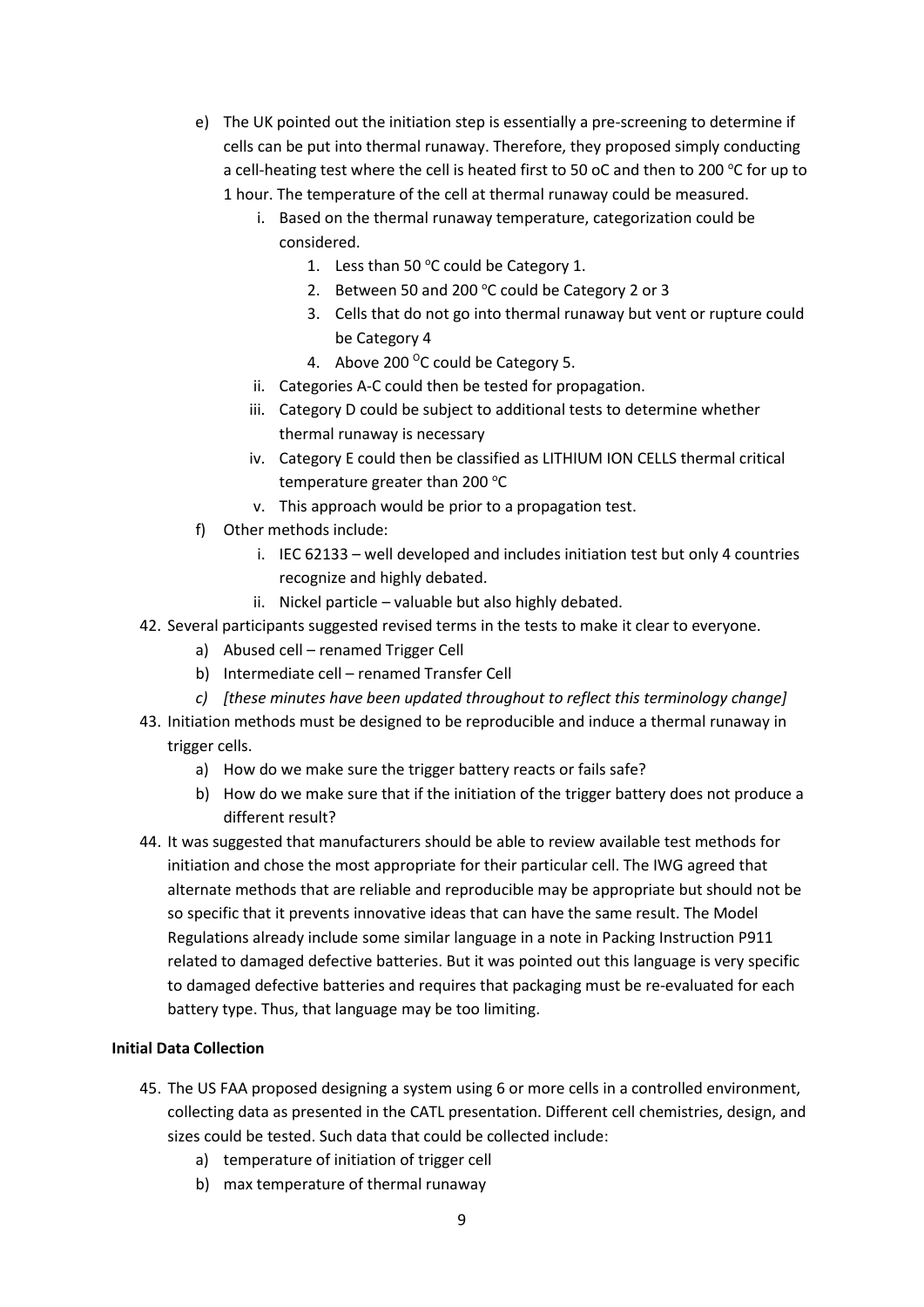- c) temperature of initiation of transfer cell
- d) max temp of runaway
- e) max temp of the overall pack temperature
- f) time to propagate
- g) volume/identification of gas production
- 46. This data could be used to answer several questions:
	- i. How does the method of initiation affect the results?
	- ii. Does the number of cells affect the results?
	- iii. Do different chemistries affect the results?
- 47. It was suggested that two different kinds of cells should be chosen, then test at 2 or 3 different laboratories would test those particular cells plus several other kinds of cells. The result would be 2 common cell types tested and results from different labs, but also have a collection of additional cell types or chemistries. Data points could then be compared.
- 48. The common cells chosen should be designated to limit variability between laboratories. It was suggested:
	- a) 1 cylindrical and 1 pouch cell
	- b) same cell chemistry
	- c) same manufacturer
	- d) same state of charge
- 49. Test method should follow a specific test protocol with a heating rate.
- 50. The IWG agreed to the following:
	- a) Test shall include 2 different cell types of identical design, chemistry, state of charge, manufacturer. PRBA offered to contact cell manufacturers and distributors to find a way to provide identical cells to all participating labs.
	- b) All labs participating shall follow the same test method for the 2 cells listed above *as well as any additional cell types they wish to test*. This would enable data collection on other cell types and expand the base knowledge for future discussion. Additional types to be tested should be coordinated with other labs so that redundant testing is not conducted other than the 2 common cells. If not all tests or data points can be collected by a given participating, the lab should collect the as many of the points as possible.
	- c) Results would be shared in a way that protects confidentiality of the manufacturer.
	- d) Details of the test methodology:
		- i. 1 cylindrical and 1 pouch cell, same chemistry, same manufacture, same lot
		- ii. External heater tape with a defined heating rate as initiation method.
	- e) Variations of testing methods could be presented using the same data collection points. Future proposals regarding different testing methods would only be considered if data presented is comparable using the same methods.
	- f) List of agreed conditions are identified in Annex 2.
	- *g) A select group who plan to participate in the initial data collection will meet outside the IWG session to:*
		- *i. finalize the details of the testing methodology*
		- *ii. identify the data points to collect*
		- *iii. define how to display/share the results*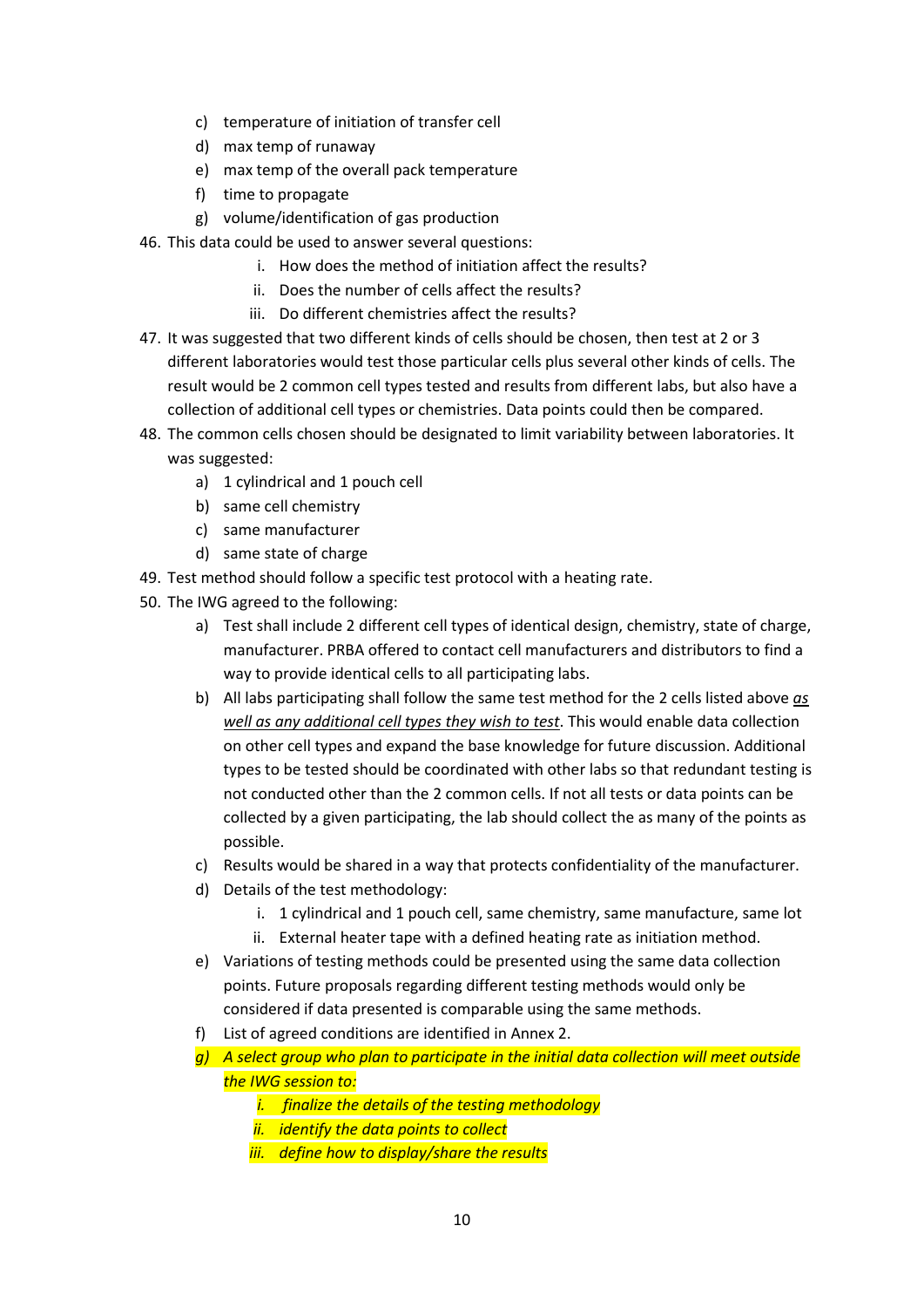- *iv. Plan for call by the end of March 2019 to be coordinated by France, RECHARGE and PRBA.*
- *h) Participants interested in the testing aspect or in developing the detailed methodology are encouraged to notify Claude Chanson (RECHARGE) and/or George Kerchner to be added to the contact list. Additional information will be available from the RECHARGE Website noted above.*

### **Discussions on "Additional Tests"**

51. Some questioned what additional tests would be applied when the initiation attempt fails. RECHARGE explained that additional tests are detailed in INF.42, paragraph 15. It was explained first that external heat is applied (during the initiation test). However, if external heat does not lead to thermal runaway, other initiation methods would be considered including producing heat internal to the cell. Participants shared that at 200 °C, you will begin melting of the separator and even electrodes. Thus, if no reaction is occurring through the initial reaction, some believed this creates a safe cell. However, others felt that an external heat of 200 °C did not mean that propagation will not happen, only that it will not happen based on the initial test. To ensure it is non-propagating, an additional abuse test such as an internal short circuit as described in paragraph 15, would be necessary to ensure it is not capable of entering thermal runaway. Alternate proposals are welcome but must be intended to attempt to induce a thermal runaway in the cell at all conditions.

### **Discussion on Batteries**

- 52. The IWG discussed how cell propagation relates to battery propagation. Is it necessary to retest a battery if component cells propagate? Some participants suggested that if component cells propagate, then the cells installed within the module or battery would also propagate. Is it necessary to retest a battery if component cells do not propagate? It was suggested that if cells are included in a small battery, then it is not likely to lead to a larger reaction as the battery design is likely very similar to the test conducted to determine cell propagation and no additional test may be necessary. However, if the battery is large, then an additional test to a module or battery may be required.
- 53. Some considerations on this topic include:
	- a) Is the condition in the battery more or less than the conditions in the cell initiation test?
	- b) Can the battery be designed to prevent propagation? How do we confirm no propagation?
	- c) Is there a need to change the initiation method?
	- d) Based on these questions, does the logic of the flow chart remain valid? What should be changed?
	- e) What is a reasonable size limit that can be assessed according to this scheme?
	- f) Are there existing tests or standards that can be used to determine categorization according to this scheme?
	- g) Are there other data points or considerations that should be applied for large batteries?
	- h) Can the packaging efforts at G-27 be considered for large batteries?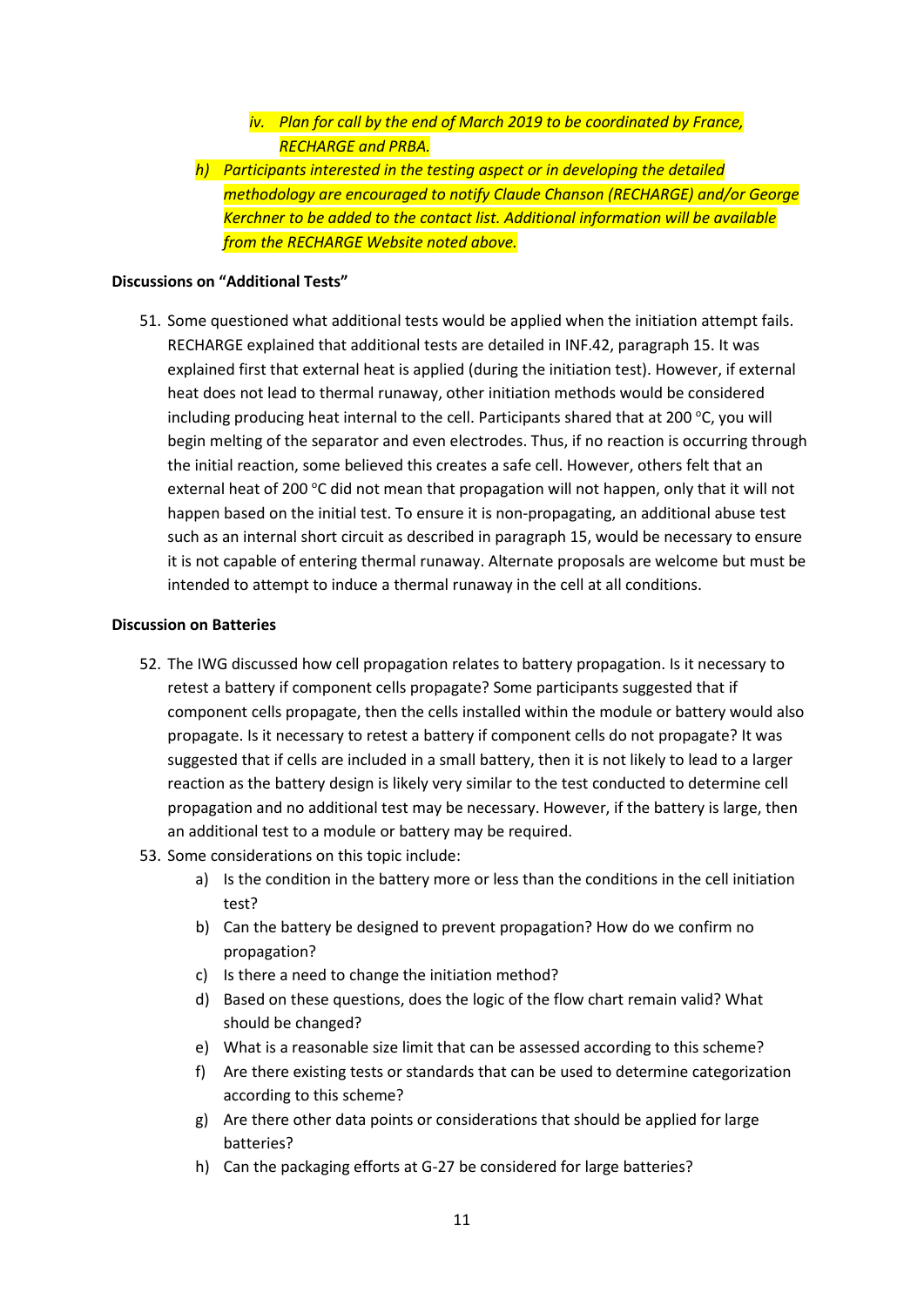- i) Are the existing definitions of large batteries appropriate to apply to this scheme and relevant testing? Do they need to be revised?
- j) What is a benign cell, and if a benign cell is placed in a battery, is the battery benign?
- 54. The IWG concluded that batteries are complex with additional casing, wiring, battery management systems, and other battery components that may impact propagation, fire, gas and heat generation. The scheme could be revised to say that for batteries, the logic of the flow chart could be applied with some limitations regarding size. Large batteries may not be required to tested. But if not tested, the battery would be placed in the most restrictive categorization. That would permit additional testing if a different categorization is applied.
- 55. It was pointed out that initiation in a battery could occur due to other short circuits in the battery that are not related to cell initiation.
- 56. Some suggested that State of Charge should remain in the discussion as a possible safety mechanism. The Chairman pointed out that SOC cannot be considered until the testing scheme has been achieved and a direct link between SOC and battery propagation was confirmed.
- 57. The objective of the effort is to categorize the way cells and batteries react or if they react under certain abuse conditions. If the effort is successful, the result will provide an incentive for cell and battery manufacturers to create safer cells and batteries.

## **Schedule of next meetings**

- 58. The following timeline is suggested for future meetings
	- a) Feb/Mar 2019 Call for testing methodology in Feb or March 2019
	- b) July 2019
		- i. INF paper to Subcommittee sharing current results
		- ii. Lunchtime working group during the  $55<sup>th</sup>$  Session to discuss current testing status and possible additional testing that remains
		- iii. finalize IWG meeting details, if necessary
	- c) October 2019 Reconvene IWG to discuss results and review whether classification scheme remains valid. Current proposed location would be October 14-16 at the University of Texas in Arlington (Dallas), Texas and hosted by Fulcrum Testing.

### **End of Day 2**

### **Outstanding points/Action Items**

- 59. *Additional data is necessary to determine if lithium metal batteries will be sufficiently covered by this classification scheme, or whether additional criteria or categories need to be addressed.*
- 60. *The IWG agreed to keep the idea of propagation speed, but it would be verified further with data and examples review further to determine if it is needed.*
- 61. *The IWG also discussed the possibility that if all effects of the testing were contained within the package, that a full exception could be provided. The IWG was invited to submit suggestions or ideas in this area.*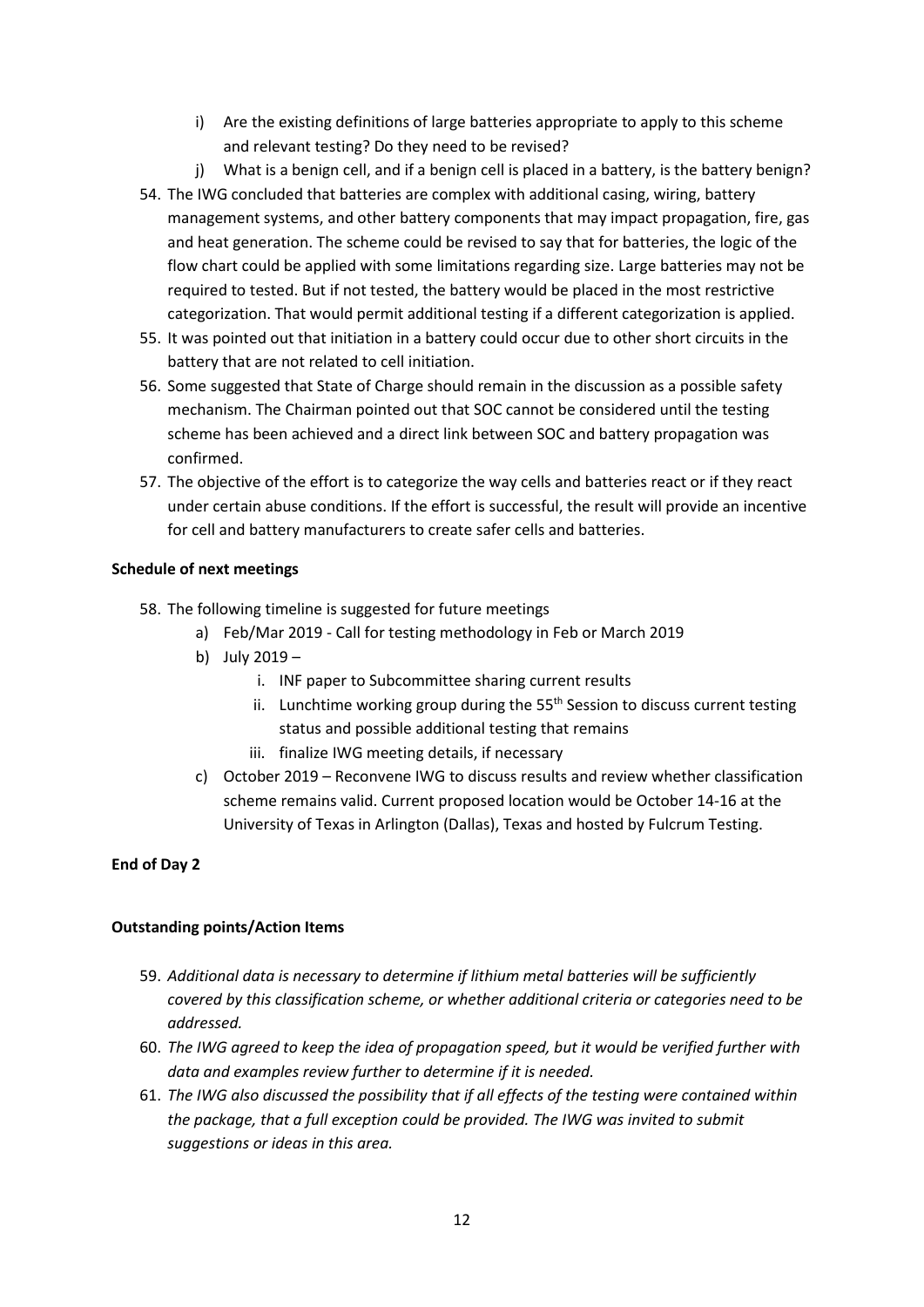- 62. *The IWG was encouraged to provide comments as to whether the specific gases emitted could be measured, how to assess the gases, and determine whether it is necessary to differentiate between flammable and non-flammable gases.*
- 63. *The IWG was encouraged to provide additional testing results to confirm or refute whether all cells that disassemble would propagate if the reaction was contained.*
- 64. *A select group who plan to participate in the initial data collection will meet outside the IWG session to:*
	- *a) finalize the details of the testing methodology*
	- *b) identify the data points to collect*
	- *c) define how to display/share the results*
	- *d) Plan for call by the end of March 2019 to be coordinated by France, RECHARGE and PRBA.*
- 65. *Conduct testing at participating laboratories*
- 66. *Prepare an INF paper for July 2019 UN Session to discuss progress over lunchtime working group*
- 67. *Reconvene IWG in Fall 2019 to share test data and lessons learned.*
- 68. *Participants interested in the testing aspect or in developing the detailed methodology are encouraged to notify Claude Chanson (RECHARGE) and/or George Kerchner to be added to the contact list. Additional information will be available from the RECHARGE Website noted above.*

# **Annex 1**

- *1.* 2016/84 Request by ICAO to provide additional granularity to lithium battery classification
	- *a.* [https://www.unece.org/fileadmin/DAM/trans/doc/2016/dgac10c3/ST-SG-AC.10-](https://www.unece.org/fileadmin/DAM/trans/doc/2016/dgac10c3/ST-SG-AC.10-C.3-2016-84e.pdf) [C.3-2016-84e.pdf](https://www.unece.org/fileadmin/DAM/trans/doc/2016/dgac10c3/ST-SG-AC.10-C.3-2016-84e.pdf)
- 2. Report of the 50<sup>th</sup> Session of the UN Subcommittee
	- *a.* paragraphs 48-50 [https://www.unece.org/fileadmin/DAM/trans/doc/2016/dgac10c3/ST-SG-AC10-C3-](https://www.unece.org/fileadmin/DAM/trans/doc/2016/dgac10c3/ST-SG-AC10-C3-100e.pdf) [100e.pdf](https://www.unece.org/fileadmin/DAM/trans/doc/2016/dgac10c3/ST-SG-AC10-C3-100e.pdf)
- *3. 1st meeting IWG Montreal report*
	- *a. [https://www.rechargebatteries.org/wp-content/uploads/2018/12/3-report-1-UN-](https://www.rechargebatteries.org/wp-content/uploads/2018/12/3-report-1-UN-Informal-Meeting-on-Lithium-Batteries-Meeting-March-2017-Montreal-Canada-v1.1-Clean.pdf)[Informal-Meeting-on-Lithium-Batteries-Meeting-March-2017-Montreal-Canada](https://www.rechargebatteries.org/wp-content/uploads/2018/12/3-report-1-UN-Informal-Meeting-on-Lithium-Batteries-Meeting-March-2017-Montreal-Canada-v1.1-Clean.pdf)[v1.1-Clean.pdf](https://www.rechargebatteries.org/wp-content/uploads/2018/12/3-report-1-UN-Informal-Meeting-on-Lithium-Batteries-Meeting-March-2017-Montreal-Canada-v1.1-Clean.pdf)*
- *4. 2nd meeting IWG Geneva report*
	- *a. [https://www.rechargebatteries.org/wp-content/uploads/2018/12/3-report-2-UN-](https://www.rechargebatteries.org/wp-content/uploads/2018/12/3-report-2-UN-Informal-Meeting-on-Lithium-Batteries-Meeting-December-2017-Geneva-Switzerland.pdf)[Informal-Meeting-on-Lithium-Batteries-Meeting-December-2017-Geneva-](https://www.rechargebatteries.org/wp-content/uploads/2018/12/3-report-2-UN-Informal-Meeting-on-Lithium-Batteries-Meeting-December-2017-Geneva-Switzerland.pdf)[Switzerland.pdf](https://www.rechargebatteries.org/wp-content/uploads/2018/12/3-report-2-UN-Informal-Meeting-on-Lithium-Batteries-Meeting-December-2017-Geneva-Switzerland.pdf)*
- *5. June 2018 UN documents*
	- *a. INF.66 - [https://www.rechargebatteries.org/wp-content/uploads/2018/12/3-Report-](https://www.rechargebatteries.org/wp-content/uploads/2018/12/3-Report-3-Jul-2018-UN-SCETDG-53-INF66e.pdf)[3-Jul-2018-UN-SCETDG-53-INF66e.pdf](https://www.rechargebatteries.org/wp-content/uploads/2018/12/3-Report-3-Jul-2018-UN-SCETDG-53-INF66e.pdf)*
- *6. December 2018 UN documents*
	- *a. INF.42 - [https://www.rechargebatteries.org/wp-content/uploads/2018/12/1-](https://www.rechargebatteries.org/wp-content/uploads/2018/12/1-Working-document-UN-SCETDG-54-INF42e.pdf) [Working-document-UN-SCETDG-54-INF42e.pdf](https://www.rechargebatteries.org/wp-content/uploads/2018/12/1-Working-document-UN-SCETDG-54-INF42e.pdf)*